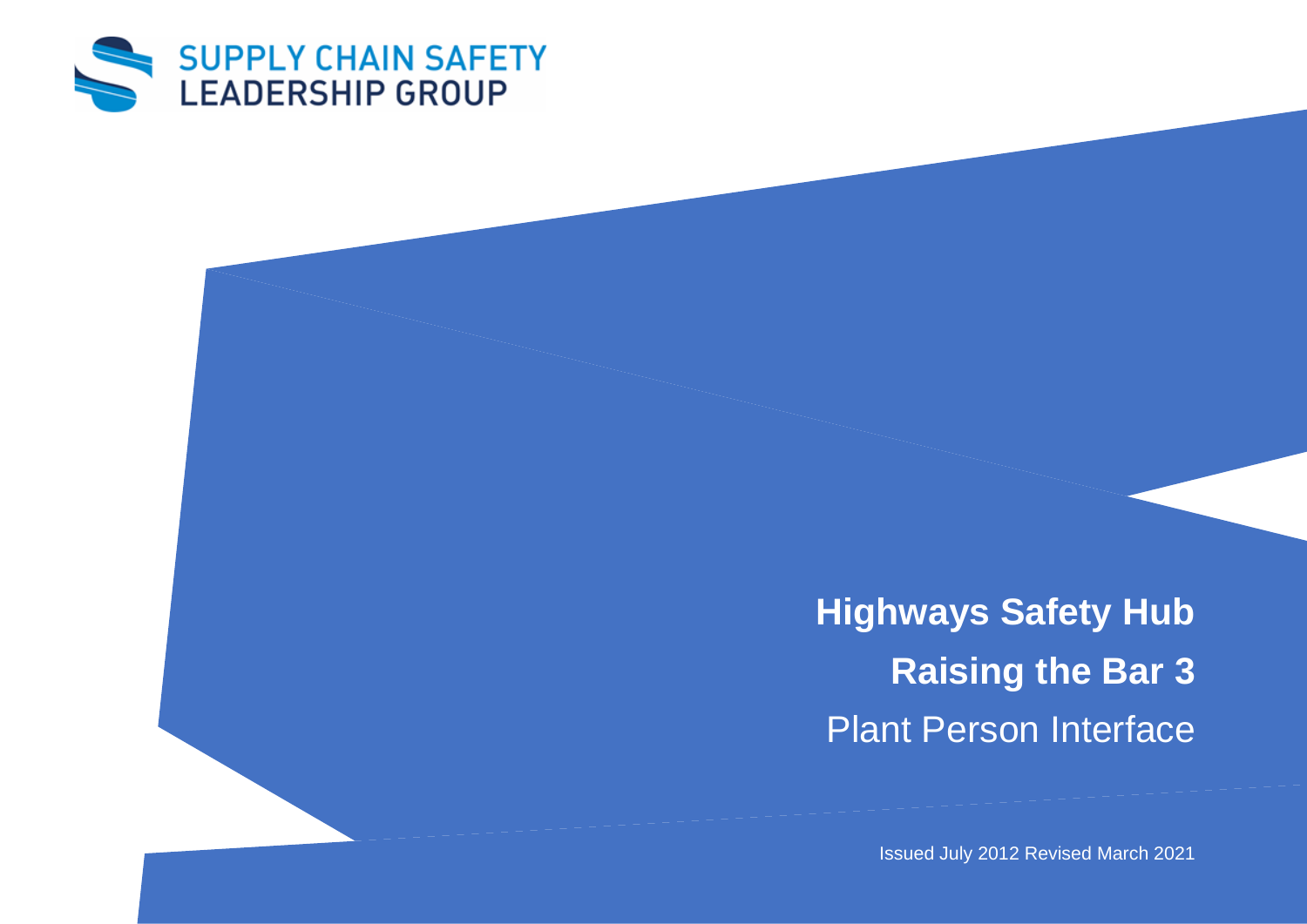# **Contents**

| <b>Objective</b>                                           |                |
|------------------------------------------------------------|----------------|
| <b>Scope</b>                                               | 1              |
| <b>Background</b>                                          | 1              |
| <b>Governance Requirements</b>                             | 1              |
| <b>Minimum requirements</b>                                | 1              |
| <b>Guidance - Applying the Hierarchy of Controls</b>       | 2              |
| <b>Overview</b>                                            | $\overline{2}$ |
| 1. Elimination                                             | $\overline{2}$ |
| 2. Isolation                                               | 5              |
| 3. Engineering Controls applied via safe working practices | 6              |
| 4. Minimise                                                | 6              |
| <b>People Requirements</b>                                 | 9              |
| <b>Emergency Arrangements</b>                              | 9              |
| <b>References</b>                                          | 9              |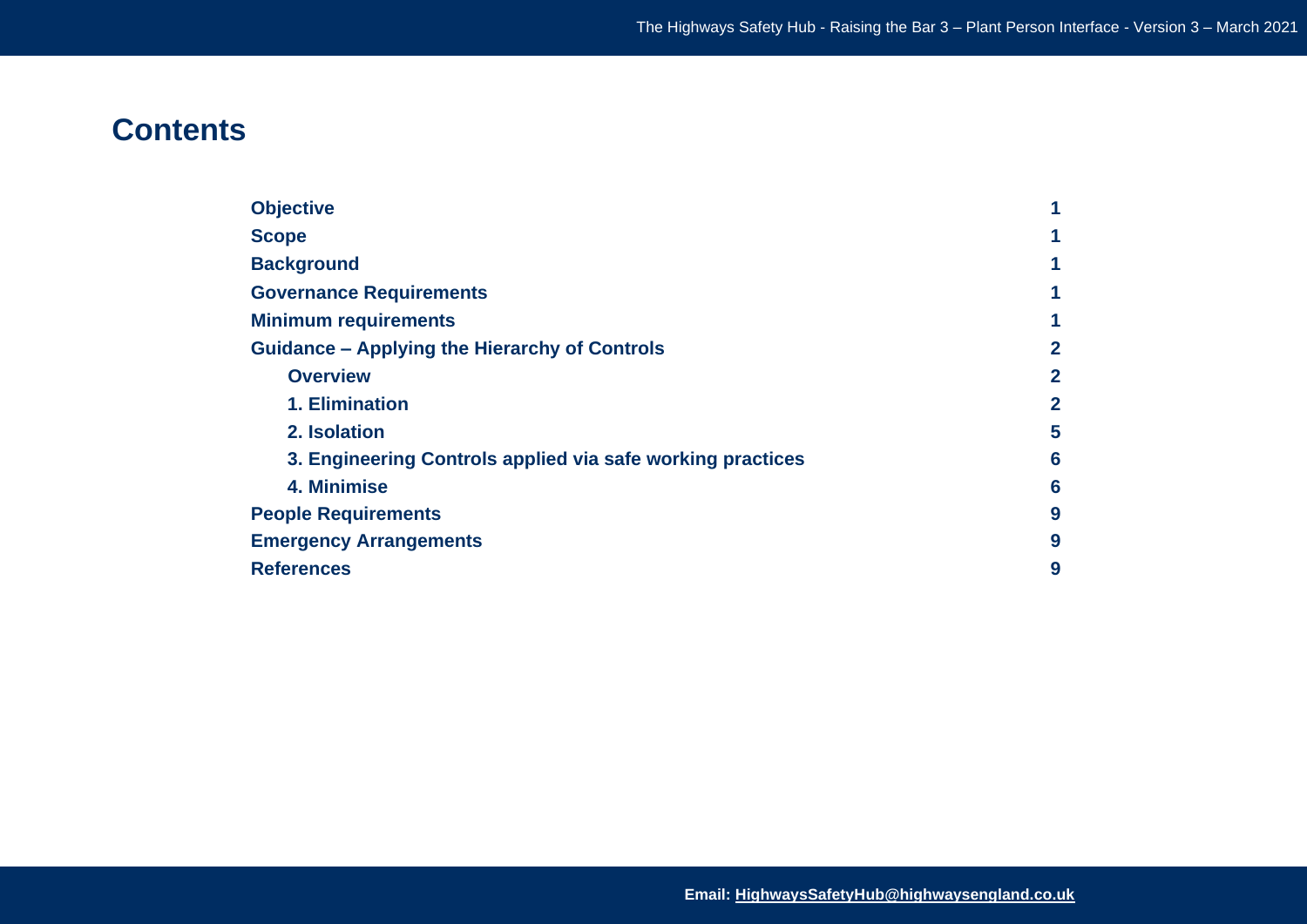## **Objective**

This Raising the Bar Guidance Document provides practical guidance on how to the comply with the Supply Chain Safety Leadership Council Common Intent Document on [Safe Working with Plant](https://www.highwayssafetyhub.com/uploads/5/1/2/9/51294565/common_intent_-_safe_working_with_plant.pdf) as well as providing guidance to Designers and Contractors as to the standardised method of compliance preferred by Highways England to ensure the safety of persons in areas where it is necessary to have movement of plant during works.

## **Scope**

The expectation is that this Raising the Bar Guidance Document will apply to all elements of working around plant and vehicles on Highways England worksites and will be implemented by all supply chain partners working with Highways England. It will be used by:

- $\rightarrow$  Highways England/ Principal Designers when commissioning, designing, and planning works
- $\rightarrow$  Supply Chain Partners when working for Highways England
- › Highways England and Supply Chain Partners when assuring compliance.

## **Background**

Every year in the construction industry, people are killed or injured because of being struck by moving plant. Site personnel, site visitors and the public can all be at risk if the plant and pedestrian interface is not properly managed and controlled.

Data suggests that plant person interface injuries are relatively uncommon. However, due to the power, weight and hardness of plant, compared with the fragility of the human body, when they do occur the consequences are often serious. Increasing investment in roads, standardisation of products and methods, improved collaboration between organisations and developments in technology all offer opportunities to increase the HSW

benefits we can derive from the use of plant as well as opportunities to eliminate harm caused by plant.

## **Governance Requirements**

There is a clear expectation within the Supply Chain Safety Leadership Group Common Intent Document on Safe Working with Plant that where people are required to unavoidably enter the "risk zone" as defined by this Raising the Bar then this will be subject to approval by a director of appropriate seniority (Managing/Sector/Operations Director or equivalent Level).

# **Minimum Requirements**

The following elements are mandatory requirements and suppliers shall ensure these elements are applied fully on Highways England sites.

## **Mandatory Elements**

- › All activity Risk Assessments and Method Statements must describe the limits of the risk zone and the physical segregation method to be used.
- › Where it is not possible to physically segregate persons from entering the risk zone then a specific safe system of work needs to be developed and signed of by a senior off site director (Managing/Sector/Operations Director or equivalent Level)
- › In the rare occasions alternatives to entering the risk zone cannot be achieved then those authorised to enter must have received 'Red Zone' Training.
- › All Highways England Sites must use 3D Machine Control (3DMC) for all earthwork's operations unless a specific business case is provided.
- › Frontline Supervisors (FLS) do not operate plant and carry out their FLS role at the same time.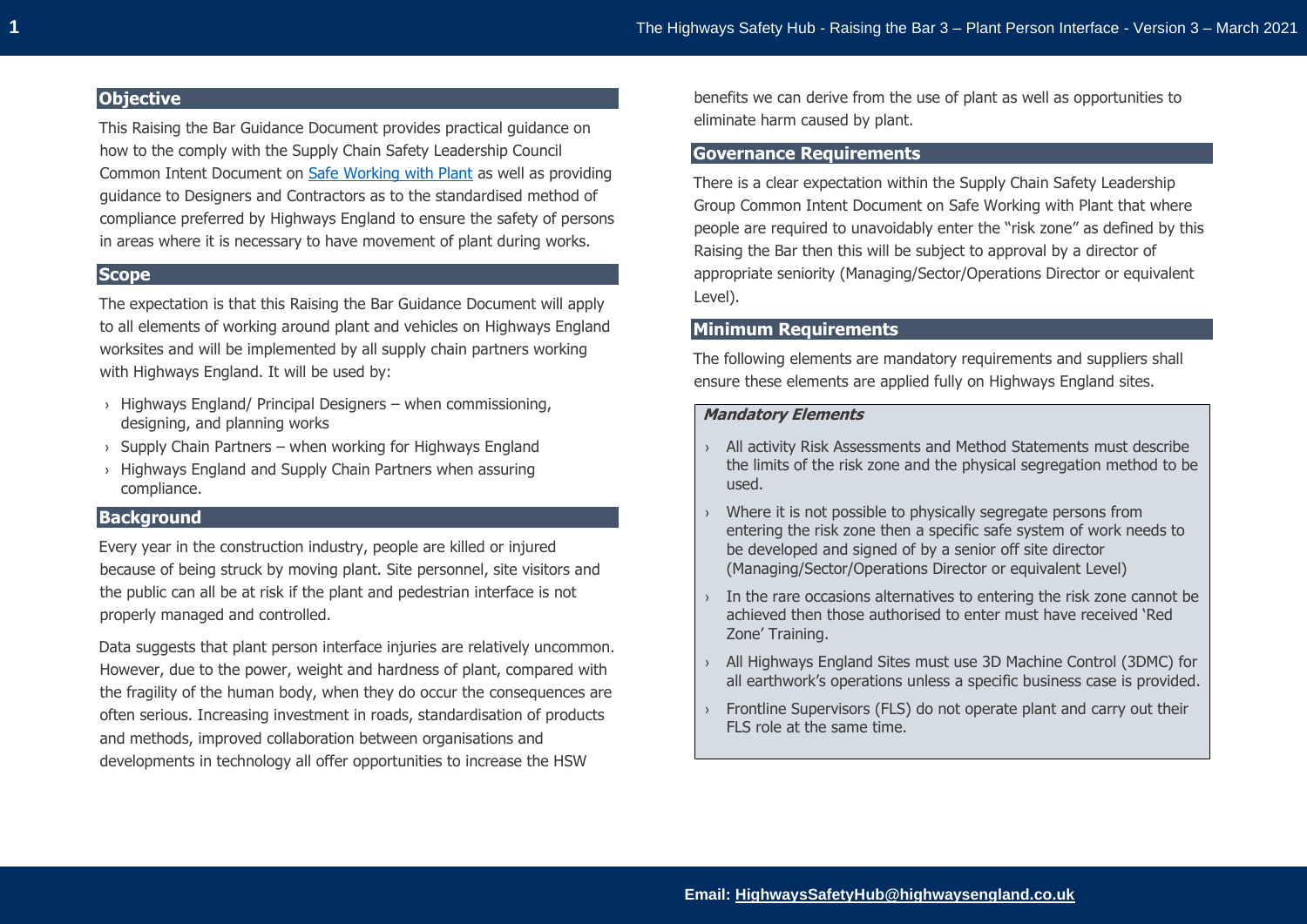# **Guidance – Applying the Hierarchy of Controls**

## **Overview**

**The following guidance is written with the expectation that it represents best practice and as such should normally be followed unless a better local solution has been devised to meet the overall objective.** 

The guidance follows the Hierarchy of Controls and assumes that we will first Eliminate the hazard posed by a plant / Person Interface by designing to avoid it. Where this is not possible, we will seek to isolate it  $-$  i.e. introduction of physical segregation and only when this is shown to not be possible will we rely on engineering controls.

## **1. Elimination**

## **Design and Planning**

The most effective means of reducing the risk is by eliminating all potential interfaces during the design or construction methodology stages. Areas to consider are as follows.

- › Where pedestrians may need to access to undertake their works.
- $\rightarrow$  The area plant and vehicles need to operate including haul routes.
- $\rightarrow$  The type of vehicle / plant to be used At the early stages of the project identify the latest technology that prevents the need for persons to enter the risk zone

During the initial design stage consider the work process and try to manufacture as much of the construction elements off site to limit the number of plant movements required. A good example of this is on the A453 who have a manufacturing facility based locally who pre-cast sections of the bridges which are then transported to site. The sections are then lifted into place straight from the rear of the delivery vehicle, this

reduces the need to off load in a separate storage area minimising the number of vehicle movements.

By using BIM for the design process, it will ensure you can see how the size of plant will fit and able to operate safely within the area before any commitment needs to be made.

As part of the planning process consider removing the human interface required with plant e.g. use of GPS machine control, radio-controlled plant, auto feeders on drilling rigs and quick hitches on plant.



BIM used to plan interface between plant and persons

#### **Organise**

Every workplace should be organised so that pedestrians and plant can manoeuvre safely. Workplace traffic routes should be suitable for the people and item of plant using them. Where plant and pedestrians use the same traffic route, where possible there should be physical segregation of pedestrians from plant by the use of barriers as well as implementation of normal visual or audible warning materials.

Below are some things to consider when organising the workplace: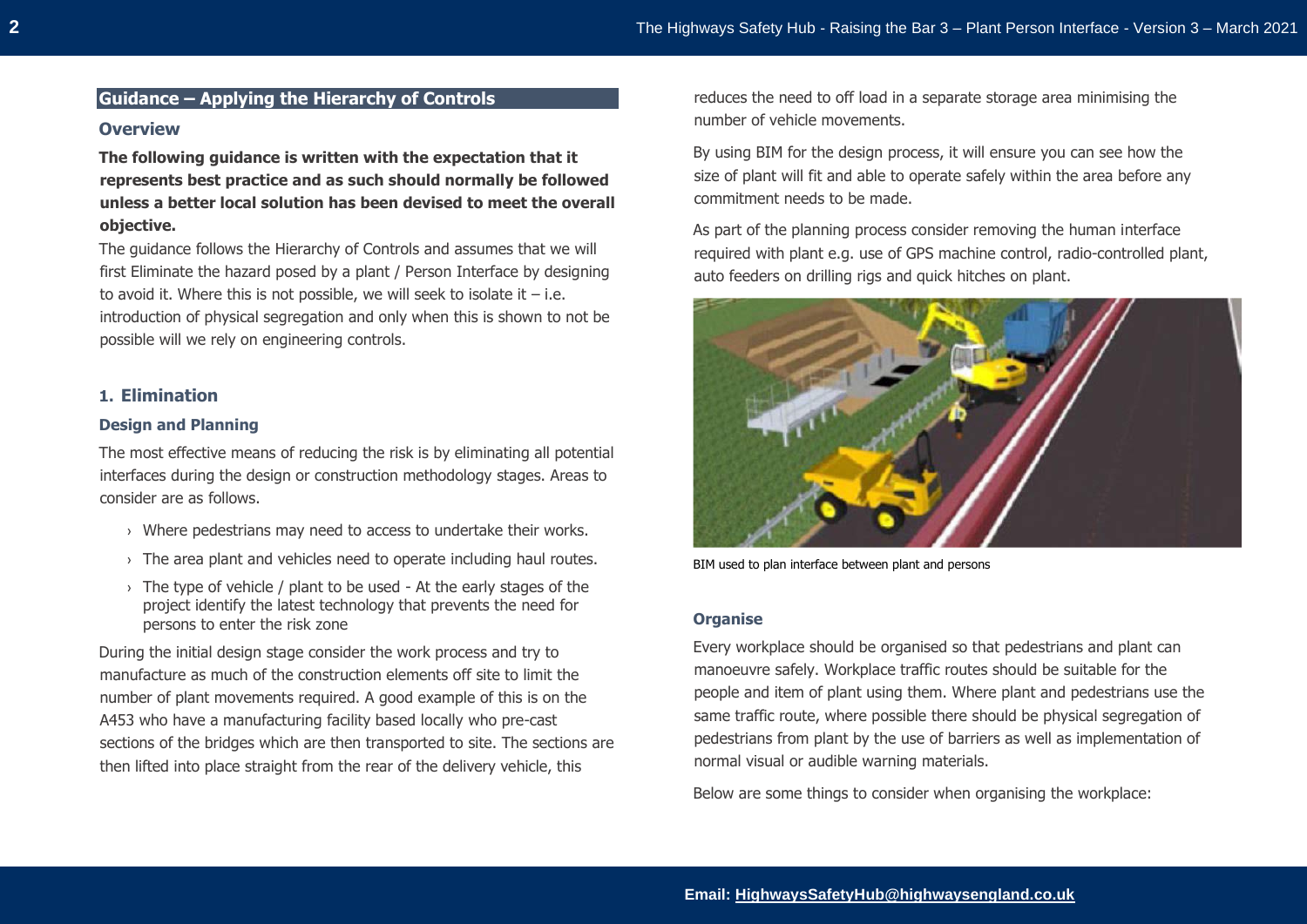#### **Pedestrian routes**

Due to the nature of our business and the constantly changing environment in which it is carried out the designation, protection and maintenance of access routes to places of work is an issue that affects all construction / maintenance contracts.

Pedestrian access routes include but are not limited to:

- › Routes from car parks to offices
- › Routes to welfare facilities
- › Access into excavations
- › Access to structures
- › Routes within buildings or across structures
- › Routes across working yards or storage areas
- $\rightarrow$  Routes to any other area where pedestrians need to access for their work.

All pedestrian routes shall be planned to be separated from areas where plant movements are taking place.

Pedestrian routes shall be:

- › Separated from construction plant routes by a physical barrier.
- › Clearly signed, indicating routes, hazards and warnings.
- › Adequately lit.
- $\rightarrow$  Be a minimum of 1m in width.
- $\rightarrow$  As direct as possible to the work areas to encourage the right behaviour.
- $\rightarrow$  Set out to provide early visibility of oncoming construction vehicles. Every crossing must be sited to enable pedestrians to see any

vehicle approaching them from a place of safety i.e. they should have good lines of sight.

- › Separated from reversing areas, loading bays and high-risk construction operations.
- › Maintained in good condition: clear of obstacles, debris, litter, mud, snow and ice
- › All pedestrian site personnel should be instructed to keep to the pedestrian routes provided.
- › Consideration should be given to the wearing of Hi-Vis vests or jackets for pedestrians where vehicle routes are busy in areas that are not deemed as construction areas.
- › Where a pedestrian route needs to cross a traffic route there must be clear signage for drivers.
- $\rightarrow$  On larger construction sites and at busy crossing points the use of traffic lights or controlled pedestrian crossings should be considered.
- $\rightarrow$  Ensure crossing points are easily identifiable such as the use of red painted hoops over the path at either side of the haul route.

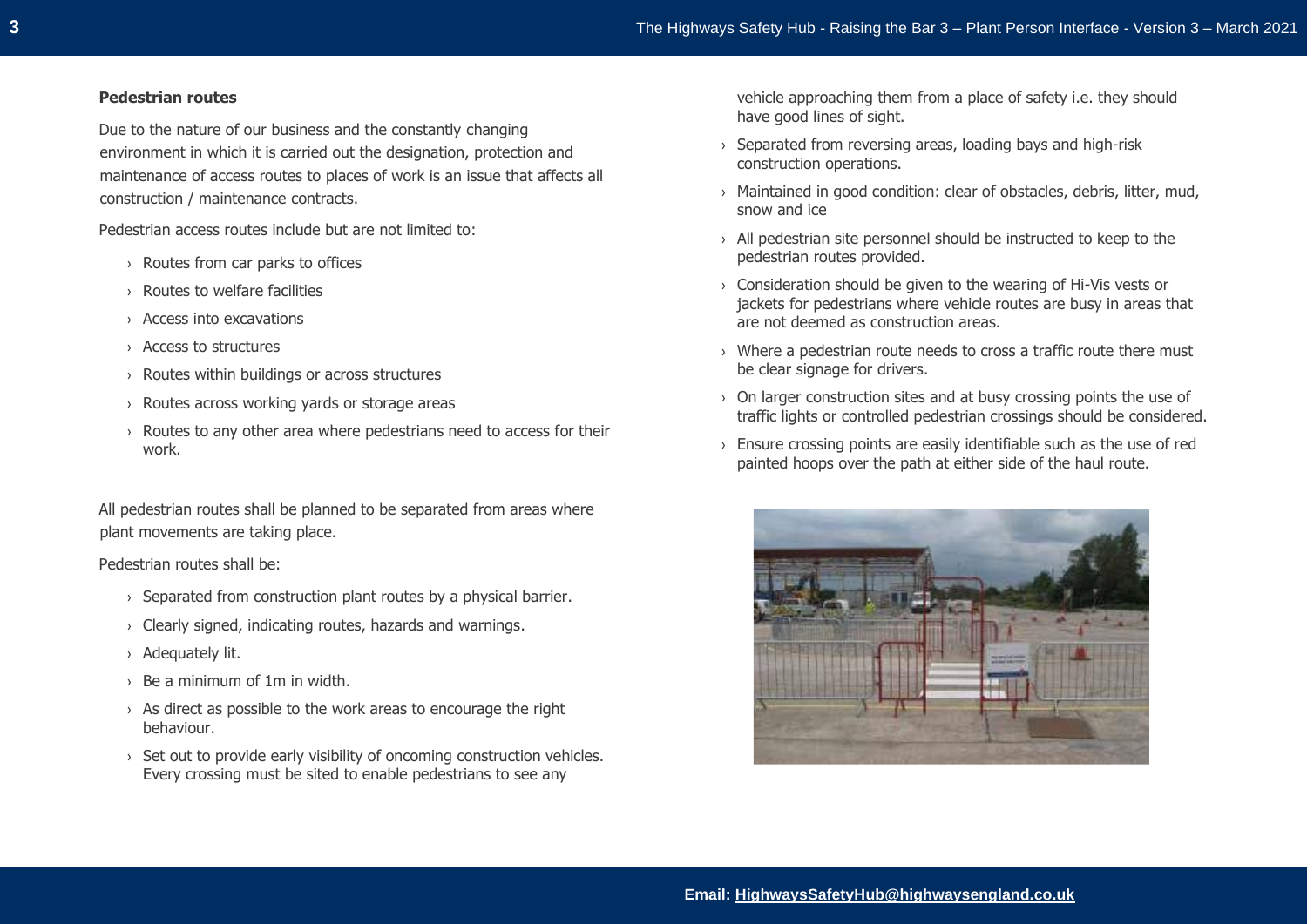For works on the highway where it is not practical to establish permanent pedestrian routes, the control and planning of a live works area must include the establishment of agreed pedestrian safe access points, safe passage past the works area and control of pedestrians. Controls must be established in accordance with the Traffic Signs manual chapter 8.

This information should be communicated though the induction process and by signage.

## **Vehicle Routes**

Vehicle routes shall be:

- › Planned and designed to ensure a one-way flow of traffic.
- $\rightarrow$  Designed to be one way in order to minimise the need for reversing vehicle collisions
- $\rightarrow$  Clearly signed, indicating routes, hazards and warnings, speed limits, etc, including road markings where possible.
- $\rightarrow$  Be of sufficient size / width / gradient to accommodate the largest required construction vehicle and peak construction vehicle traffic e.g.
	- o Road gradients should be no more than 1:10
	- $\circ$  Single track haul roads should be 11/2 times the width of the largest vehicle.
	- o Two-way roads should be 3 times the width of the largest vehicle.
	- o Where single track adequate passing bays built in.
- › Where on the public highway, be designed to ensure members of the public's vehicles can operate within road width restrictions.
- $\rightarrow$  Kept a sufficient distance away from any structure protecting an excavation.
- › Clear of hazards or likely hazards such as scaffolding, refuelling stations and LPG stores.
- › Maintained in good condition, of an even surface and free of hazards. Where hazards cannot be removed from the vehicle route, they should be signed, barriered and if necessary, lighting provided:

## **Vehicles / plant**

Implement a system that assesses site plant / vehicles all round visibility before they are permitted to go out onto the network. In accordance with RTB1 Plant and Equipment, operators of all items of plant should have all round visibility and be able to see at least 1m height and perimeter from machine. A good example of how to check this is to paint a grid on the floor, park the vehicle in the centre and stand in each square to check whether the driver / operator can see the assessor.

This can then be transferred to a corresponding grid that can form part of the risk assessment for that vehicle and identify the vehicles blind spot and the controls required for its manoeuvres e.g. vehicle to be fitted with additional devices to give all around vision or to be guided by a suitably qualified person.



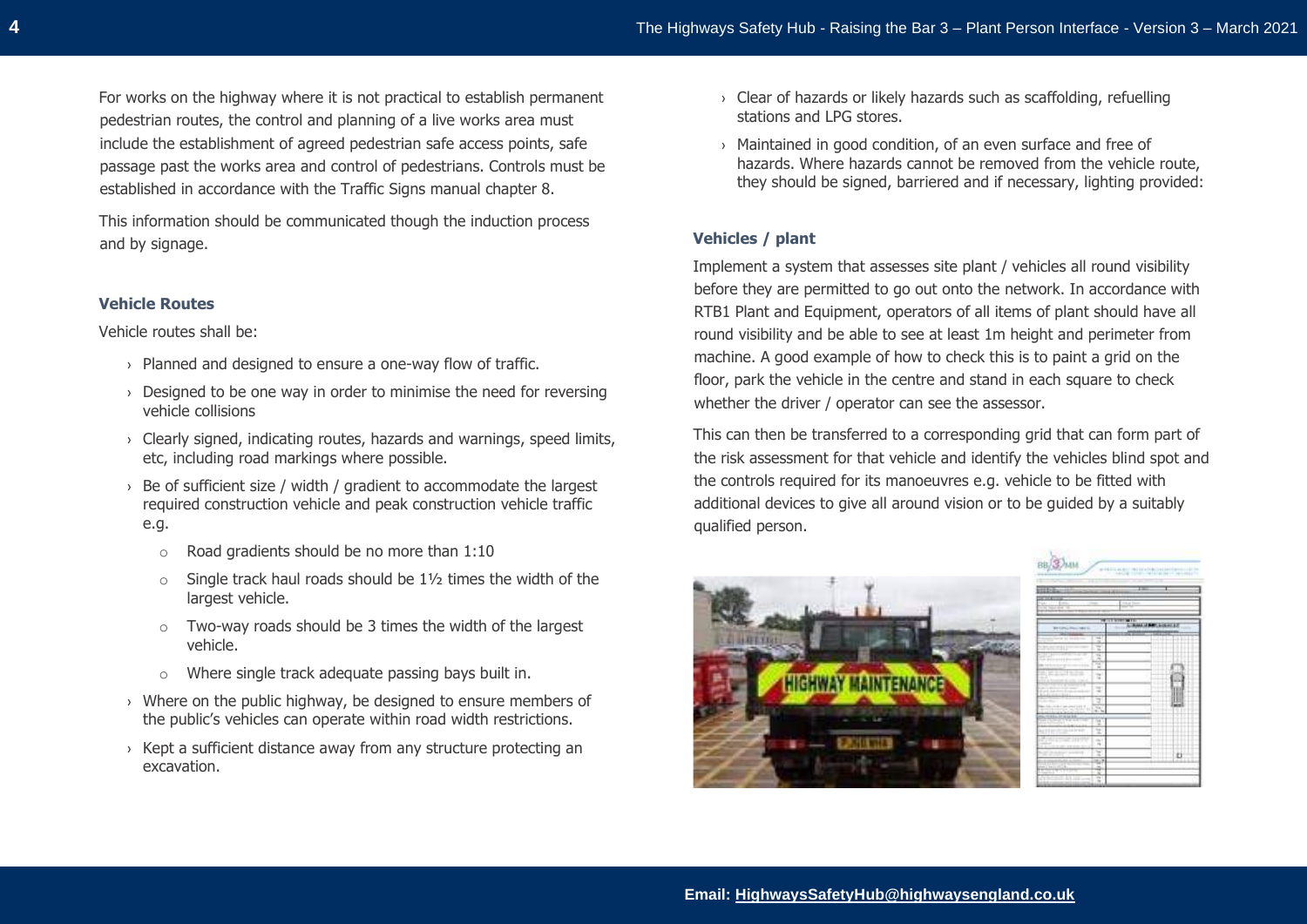# **2. Isolation**

Where an interface cannot be eliminated, the Supply Chain safety Leadership Group Common Intent document on Safe working with Plant requires delivery partners to identify the risk zones around plant and introduce physical segregation such as hard barriers to isolate people from the risk zones, with the risk zone acting as an exclusion area for all persons.



The risk zone may cover a single item of plant or multiple items working together and must consider additional risks such as

- › Embankments, structures or other crush zones
- › Operating radius.
- › Tracking movements and direction of travel.
- › Pedestrian zones.

The risk zone should be the maximum allowable exclusion zone taking into account the width the traffic management layout will allow.

All activity Risk Assessments and Method Statements should identify the following elements.

**Amber Risk Zone** – This is the area needed for the item of plant to operate safely including the space needed for any item of plant or vehicle to slew or track backwards and forwards to undertake its operation.

**Red Risk Zone** – This is the area around the item of plant with the greatest risk of being struck by a machine or vehicle. Anyone who has authorisation to enter this area must be specifically trained.

**Physical Segregation System** – the is the method used to prevent all persons entering the Amber and Red Risk Zones. Note the use of cones

spaced at intermittent distances are not considered physical segregation unless they are connected by a solid pole, tape or rope.

**Yellow Working Zone** – this is the area identified where workers can work with risk of being struck. There must be physical segregation unless signed off by an off site director.

**Visibility Zone** – Identified on the below image as the hatched area where pedestrians are approach and stand to get the machine / vehicle drivers attention.

A suite of JPEG images such as the one below are available on the [Highways Safety Hub](https://www.highwayssafetyhub.com/safe-working-with-plant.html) website.



Example images below of both good and poor working practices

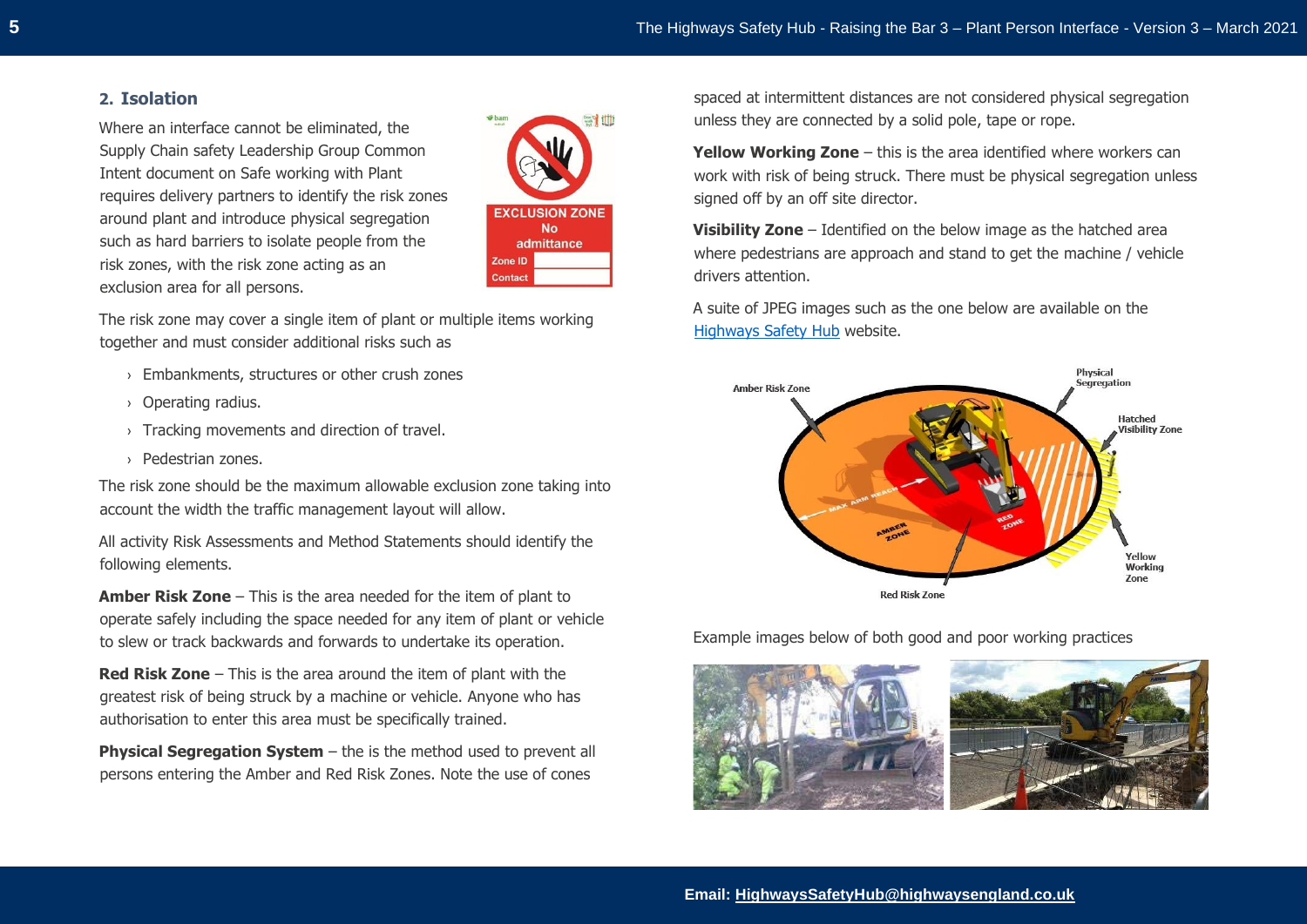# **3. Engineering Controls applied via safe working practices**

If physical segregation cannot be installed or the activity cannot take place without an individual entering the Amber or Red Risk zones, then a director of appropriate seniority (Managing/Sector/Operations Director or equivalent Level) will need to sign off a safe system of work identifying the strict controls to be followed when working around plant and vehicles that focuses heavily on robust engineering controls, in order to prevent any plant or vehicles coming into contact with a pedestrian.

The below is a guide to the minimum expected level of process required to enter a risk zone

- › Pedestrians must approach the vehicle / machine operator from the identified visibility zone in order to get the driver / operators attention or if in post approach the appointed plant marshal.
- $\rightarrow$  The plant marshal or pedestrian is to obtain a positive invitation from the plant operator before entering the designated risk zone e.g. wave hello, thumbs up.
- $\rightarrow$  The driver / operator must ensure the vehicle / plant is stood down and turned off, prior to returning the thumbs up to allow persons to enter the risk zone.
- $\rightarrow$  If operating an excavator, the plant operator should first ground the bucket of the machine and use of 'Deadman' interlocks, before returning the thumbs up to allow persons to enter the risk zone.
- $\rightarrow$  If a worker is required to enter the red risk zone of the work area, for example to attach a lifting accessory to an excavator arm, then this worker must have received 'Red Zone' training.
- $\rightarrow$  The plant operator must not reengage the machine / vehicle until all persons are out of the risk zone. If the plant operative suspects a person has entered the risk zone, they must stop the plant / vehicle immediately. If a banksman has been appointed and they move out of sight, then they must also stop the plant / vehicle immediately.

The safe system of work should also include increased supervisory levels and strict discipline in executing the task exactly as written.

## **4. Minimise**

The following are additional elements you may wish to consider as part of the overall safe system of work

## **Visibility aids**

Eliminating blind spots and ensuring the plant / vehicle has  $360^\circ$  visibility is preferred. To enhance a plant / vehicle all round visibility there are several aids on the market from addition mirrors to sophisticated cameras with 360° view and sensory detectors.



There are even cameras which can determine the human form for other inanimate objects and upon doing so will trigger an alarm in the cab of the plant both on the display unit and also using visual/audible means.



For a full list of case studies on the use of  $360^\circ$  visibility aids please visit the [Highways Safety Hub](https://www.highwayssafetyhub.com/safe-working-with-plant.html) website.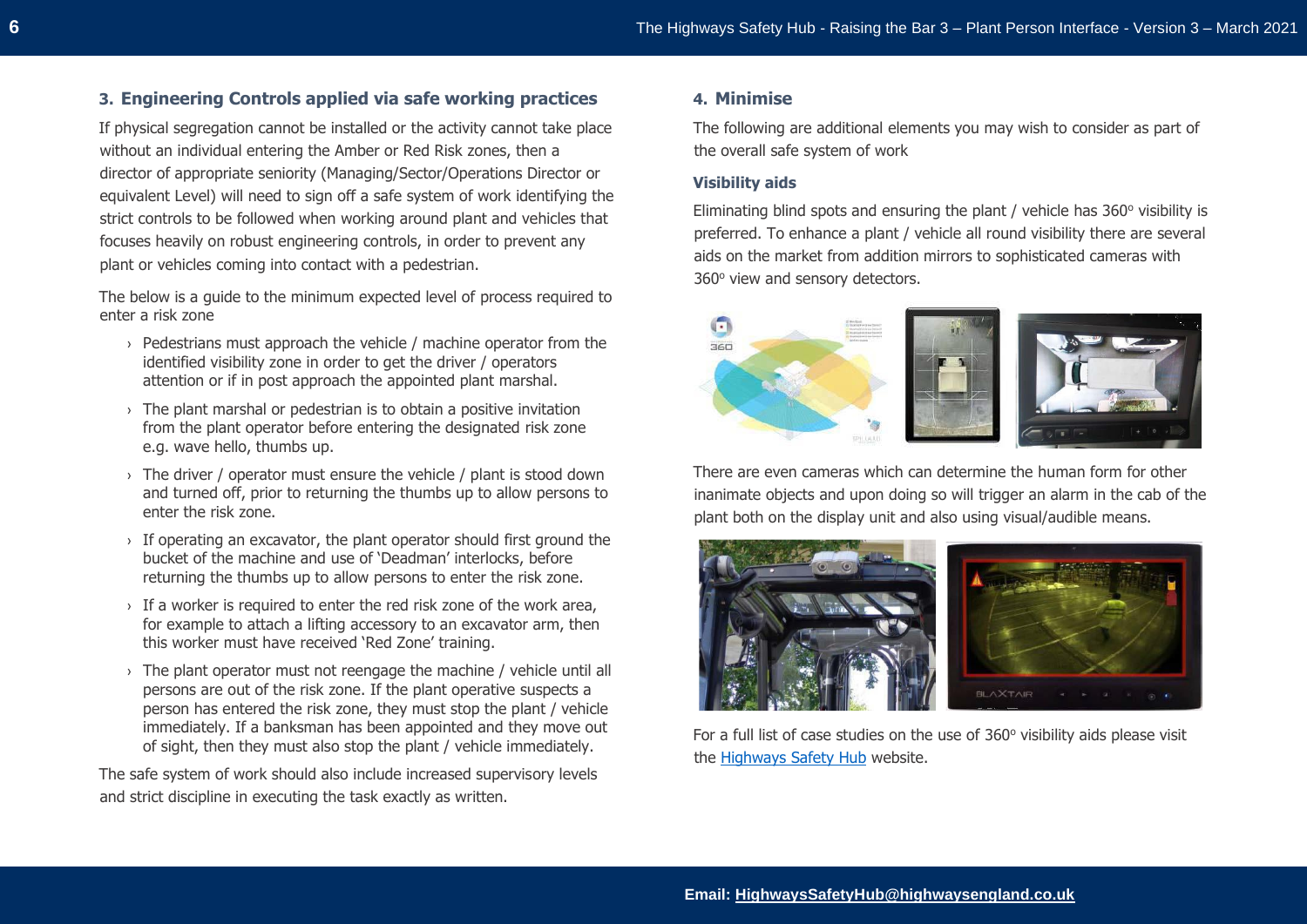## **Proximity Warning Systems**

Types of proximity warning systems

In deciding which type of proximity warning device is required on a project the following should be considered:

- › Circumstances of the workplace
- $\rightarrow$  Type and quantity of plant in use
- › Quantity of pedestrian interface
- › Is a combination of devices required?
- › Where there are multiple subcontractors in one location all proximity warning systems used are to be compatible.

There are four types of Proximity Warning Systems

- › Driver Warning Systems
- › Pedestrian warning systems
- › Pedestrian and driver combined warning systems.
- › Pedestrian and driver automated systems

## **Driver warning systems**

The driver is alerted whenever someone enters the safety zone.

#### Advantages

- $\rightarrow$  The driver has ultimate control of being able to stop item of plant.
- › Doesn't always rely on pedestrians wearing a transponder.

### Disadvantages

- › Single layer of protection
- › Relies on driver.

## **Pedestrians Warning Systems**

The pedestrian wears a transponder and is alerted whenever they go to close to the item of plant.

**Advantages** 

 $\rightarrow$  The pedestrian can move into a position of safety.

#### Disadvantages

- $\rightarrow$  Single layer of protection
- $\rightarrow$  The operative cannot stop the plant movement.
- $\rightarrow$  If a pedestrian without a transponder enters the zone the pedestrian will not be alerted
- $\rightarrow$  If the safety zone is set too large relative to where pedestrians need to routinely work, it may continuously cause the alarm to constantly sound causing complacency.

## **Pedestrian and driver combined warning systems.**

Every item of plant is equipped with an active reader, with an adjustable range and each worker wears a tag which communicates with the reader.

When a worker with the transponder enters the range, the reader will trigger the alarm connected to it while the transponder will also sound an alarm thus warning both the operative and the driver.

#### Advantages

- › Double layer of protection
- $\rightarrow$  The driver has the control of being able to stop the item of plant.
- $\rightarrow$  The pedestrians can move into a position of safety.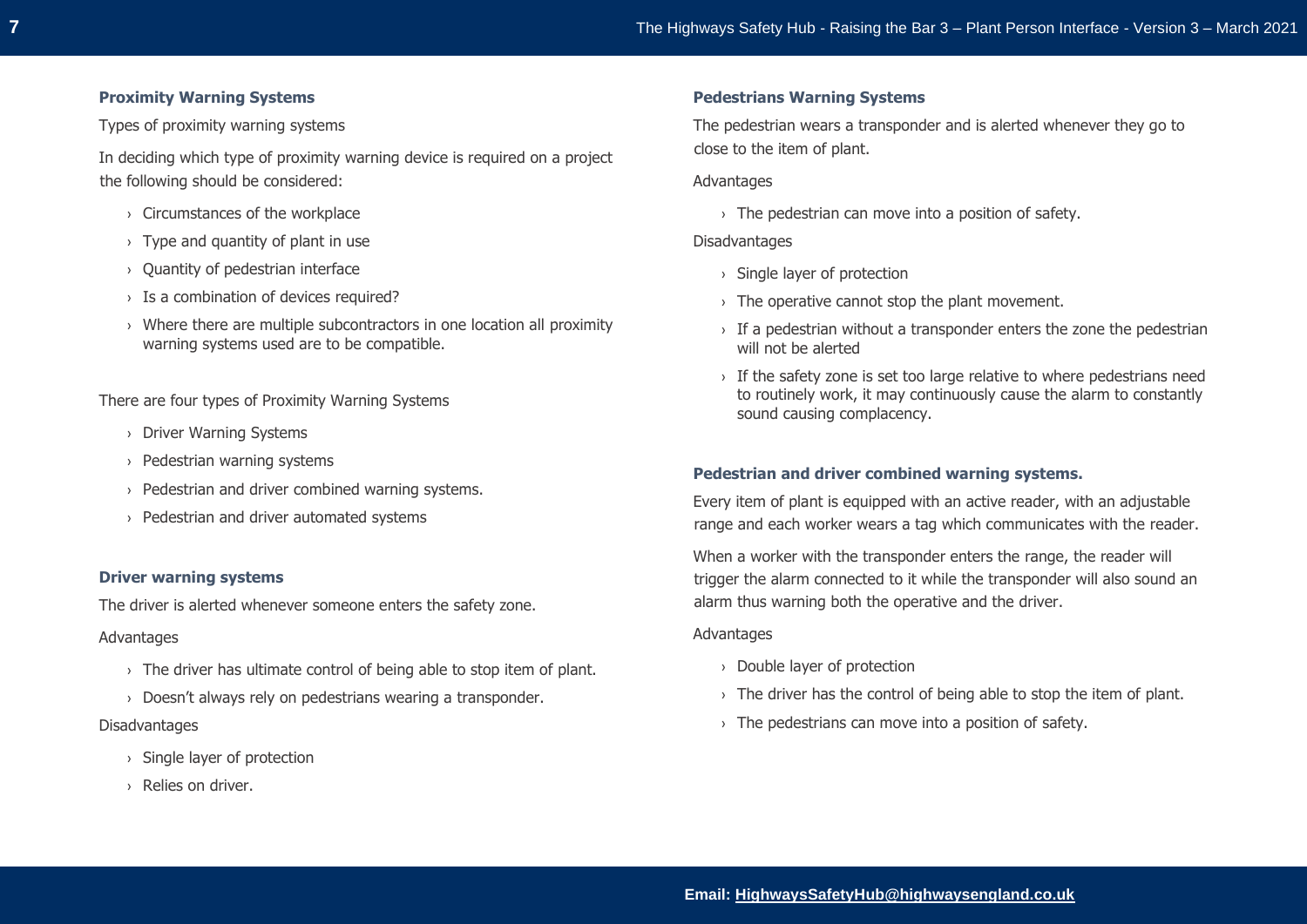## Disadvantages

- $\rightarrow$  If the safety zone is set too large relative to where pedestrians need to routinely work, it may continuously cause the alarm to constantly sound causing complacency.
- $\rightarrow$  If a pedestrian without a transponder enters the zone neither the driver nor the operative will be alerted

## **Pedestrian and driver automated systems**

Plant is isolated / stopped whenever someone enters the safety zone.

## Advantages

- › The system is linked to the brakes / isolation system so cuts out immediately removing the need for operator intervention
- › Good for working under or near overhead services / structures.

## **Disadvantages**

- › Single layer of protection.
- $\rightarrow$  Danger of cutting out engine when operator is taking action on the grounds of safety e.g. to stop overturning.

Several case studies for a variety of proximity sensors can be found on the [Highways Safety Hub](https://www.highwayssafetyhub.com/safe-working-with-plant.html) website.

## **Maintenance, monitoring, risk controls and use**

A system of monitoring and maintenance for the specific device in place needs to be developed for each scenario however as a minimum:

- › Daily plant inspections must incorporate device checks and checked as part of the safety provision and shouldn't be used if found inoperable.
- $\rightarrow$  Any transponder issued to an individual should be signed in and out after each shift.
- › Transponders or vehicle devices must be checked prior to issue.
- › A risk assessment needs to cover the range of equipment to be covered, highlight all exemptions and explain the control measures for those exemptions (e.g. chain person is potentially more likely to be run over by the engineers pick up than the excavator).
- $\rightarrow$  Particularly where the system is warning pedestrians the risk assessment should cover how the system users will be briefed on which equipment on site and if at any time they are not covered by the system to avoid users developing a false sense of security.
- $\rightarrow$  A risk assessment needs to cover control and maintenance of the system and assign responsibility to specific site staff to police the system. On site plant audits we have found situations where the major components of proximity systems are not functioning and the users of the system who rely on a warning from the primary system have not realised.
- $\rightarrow$  Audits can be undertaken to analyse the number of breaches that have been committed to see if the original plan and risk assessment is adequate.